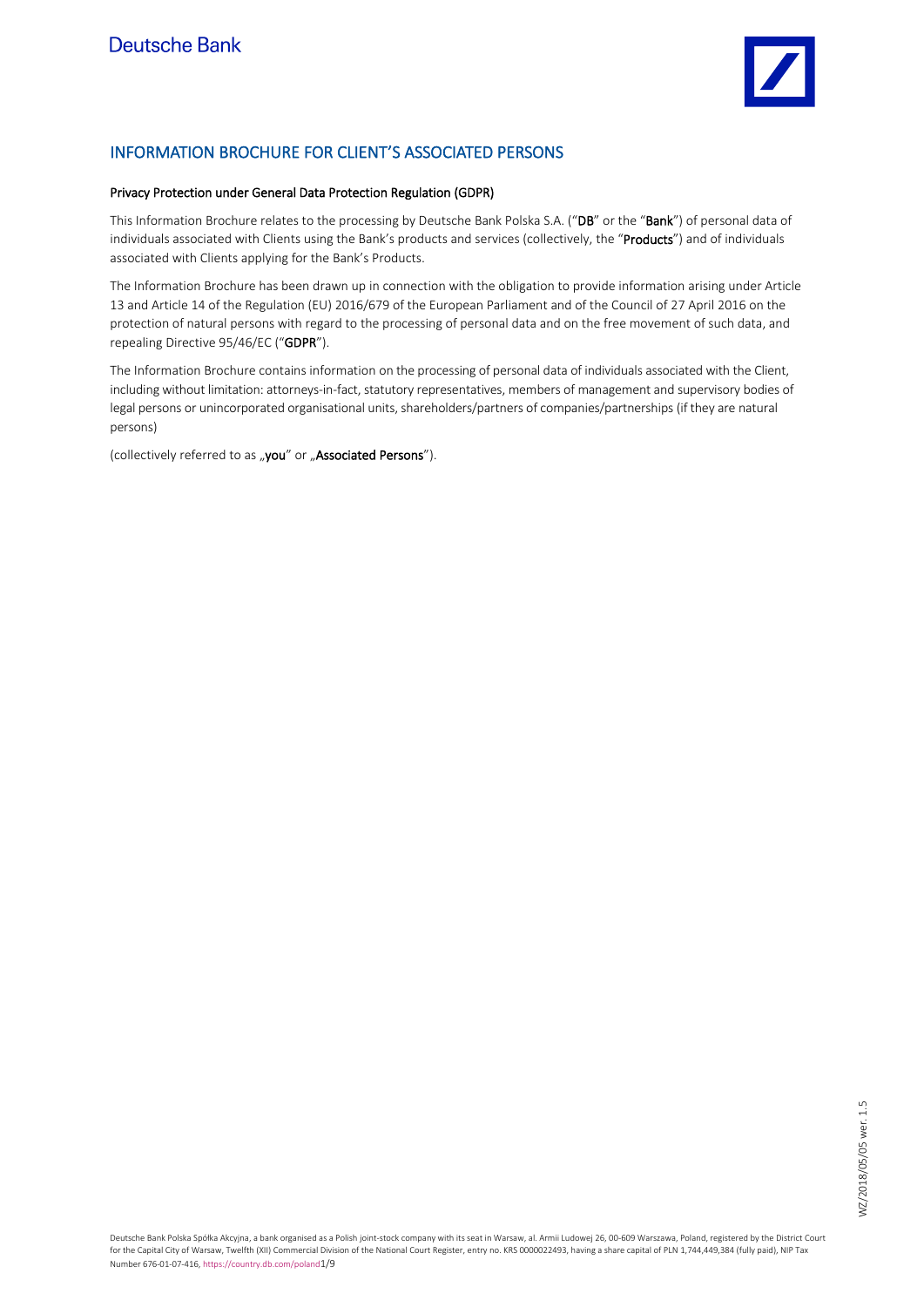

## Table of Contents

- 1. The identity and the contact details of the Controller and the contact details of the Data Protection Officer
- 2. The purposes and the legal basis for data processing and periods for which the personal data will be stored
- 3. The legitimate interests pursued by the Bank or a third party with regard to the processing of personal data
- 4. The categories and sources of personal data processed
	- 4.1 Data collected directly from the Associated Persons
	- 4.2 Data collected from other sources
	- 4.3 Handling complaints or requests
	- 4.4 Recording telephone calls
- 5. The basis for the requirement to provide personal data which the Bank collects directly from you

## 6. The recipients or categories of recipients of personal data

- 6.1 Transfer of personal data to recipients within the Deutsche Bank Group
- 6.2 Transfer of personal data to recipients outside the Deutsche Bank Group
	- 6.2.1 Processors acting at the request of the Bank
	- 6.2.2 Third-party entities independent of the Bank
- 7. The rights vested in the Associate Persons and how to exercise them
	- 7.1 Rights vested
	- 7.2 Exercise of rights vested
- 8. BIK Privacy Notice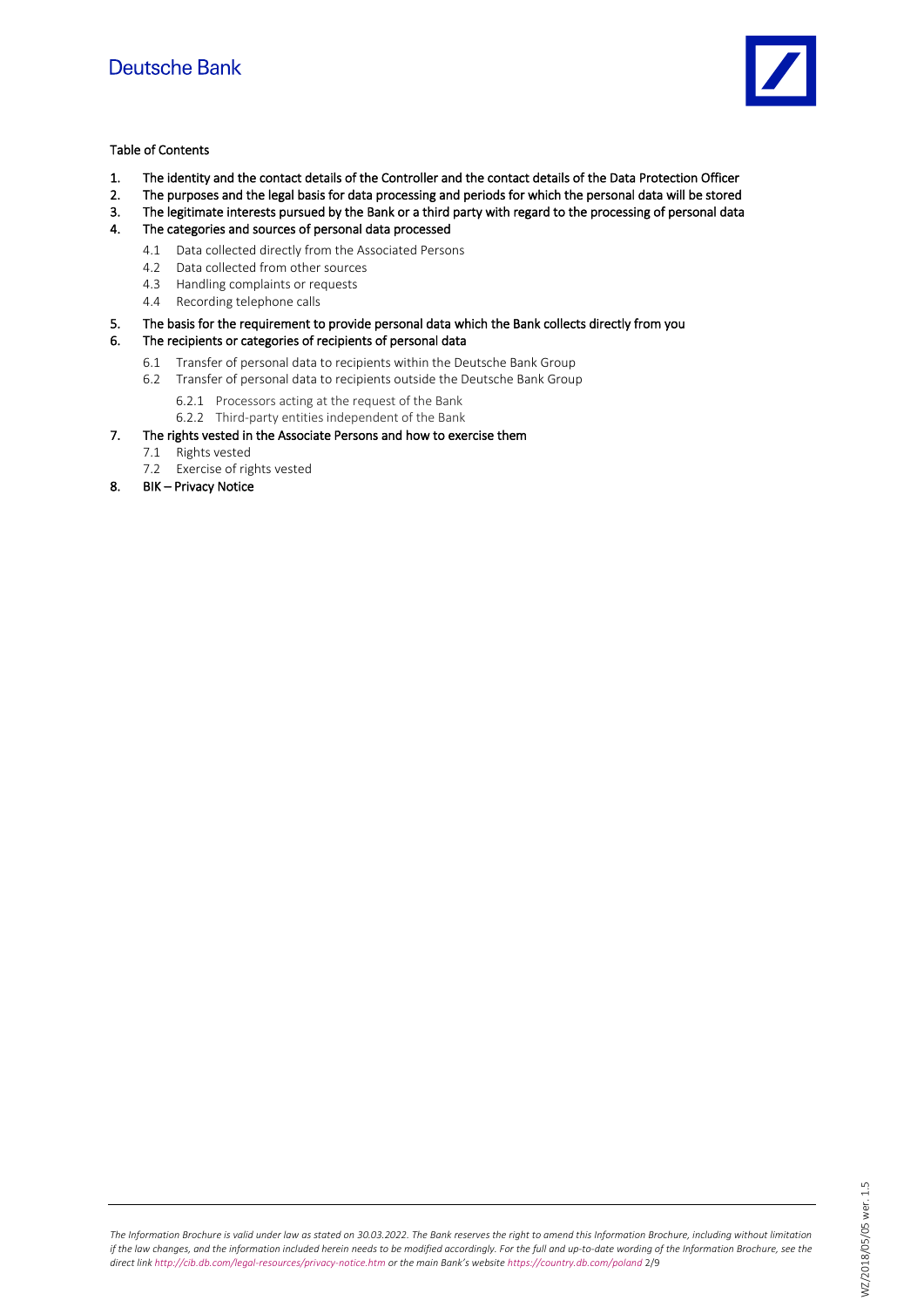

## 1. The identity and the contact details of the Controller and the contact details of the Data Protection Officer

Deutsche Bank Polska S.A., a bank organised as a Polish joint-stock company with its seat in Warsaw, address: 00-609 Warszawa, Poland, al. Armii Ludowej 26, entered into the Register of Entrepreneurs of the National Court Register by the District Court for the Capital City of Warsaw, Registry Court, Twelfth (XII) Commercial Division, entry no. KRS 0000022493, NIP Tax Number 6760107416, is the Controller of your personal data.

In order to contact the Bank in any matters relating to the processing of your personal data, you may use any of the available communication channels with the Bank, such as for instance:

- a contact form on the Bank's website,
- a general helpline at 22 4 680 680,
- an email sent to info.db@db.com,
- a written enquiry sent to the mailing address: al. Armii Ludowej 26, 00-609 Warszawa, Poland,

• a personal visit to a Bank's branch to enquire about the issue.

In order to obtain any information relating to the processing of your personal data from the Bank, you may also contact directly the Data Protection Officer at:

- the Data Protection Officer's email address[: db.IODO@db.com,](mailto:db.IODO@db.com)
- the Data Protection Officer's mailing address: al. Armii Ludowej 26, 00-609 Warszawa, Poland, with a note "IOD",
- a contact form on the Bank's website.

## 2. The purposes and the legal basis for data processing and periods for which the personal data will be stored

The Table below presents information on the purposes of personal data processing, legal basis for data processing, and periods for which the data will be processed (including stored).

A detailed description of the legal bases is provided further down in this section.

| <b>Purpose of processing</b>                                          | Description of purpose of<br>processing                                                                                                                         | Legal basis for processing                                                                                                                                                                                   | Data storing period                                                               |
|-----------------------------------------------------------------------|-----------------------------------------------------------------------------------------------------------------------------------------------------------------|--------------------------------------------------------------------------------------------------------------------------------------------------------------------------------------------------------------|-----------------------------------------------------------------------------------|
| Conclusion and performance<br>of contracts with Clients               | Conclusion and performance of<br>contracts with the Bank's Clients<br>by the Bank, including review of<br>Client creditworthiness and<br>credit risk assessment | Legitimate interests of the controller<br>(Article 6.1(f) of GDPR)<br>Compliance with a legal obligation<br>(Article 6.1(c) of GDPR)<br>Performance of a contract (Article 6.1(b)<br>of GDPR)                | $\bullet$ 10 years / 6 years <sup>1</sup><br>or<br>$\bullet$ 3 years <sup>2</sup> |
| Conclusion and performance<br>of contracts with Associated<br>Persons | Conclusion and performance of<br>contracts with Associated<br>Persons by the Bank                                                                               | Legitimate interests of the controller<br>(Article 6.1(f) of GDPR)<br>Performance of a contract (Article 6.1(b)<br>of GDPR)                                                                                  |                                                                                   |
| Pursuing claims and defence<br>against claims                         | Pursuing claims and defending<br>against claims by the Bank, and<br>the Bank's debt collection<br>efforts                                                       | Performance of a contract (Article 6.1(b)<br>of GDPR) and pursuance of the<br>controller's legitimate interests (Article<br>$6.1(f)$ of GDPR)                                                                |                                                                                   |
| Complaints and requests                                               | Handling of complaints and<br>requests                                                                                                                          | Performance of a contract (Article 6.1(b)<br>of GDPR), pursuance of the controller's<br>legitimate interests (Article 6.1(f) of<br>GDPR), and compliance with a legal<br>obligation (Article 6.1(c) of GDPR) |                                                                                   |
| Obligations relating to anti-<br>money laundering                     | Compliance with legal<br>obligations imposed under anti-<br>money laundering and anti-<br>terrorism financing legislation                                       | Compliance with a legal obligation<br>(Article 6.1(c) of GDPR)                                                                                                                                               | $\bullet$ 5 years <sup>3</sup>                                                    |

<sup>1</sup> The limitation period for civil-law claims against the Bank, commencing on the day on which the claim becomes enforceable – Article 118 of the Polish Civil Code. The limitation periods may be shorter for claims arising under contracts for certain categories of the Products or civil-law claims arising under guarantees, sureties, and letters of credit.

The limitation period for potential civil-law claims by or against the Bank relating to business activity and claims for periodic payments, commencing on the day on which the claim becomes enforceable – Article 118 of the Polish Civil Code. The limitation periods may be shorter for claims arising under contracts for certain categories of the Products or civil-law claims arising under guarantees, sureties, and letters of credit.

<sup>3</sup> The period commencing on the first day of the year immediately following the year in which the operation on the transaction data was carried out, e.g. registration of the transaction or completion of the transaction analysis –Article 8.4 and 4a, Article 8a.2, and Article 9k of the Anti-Money Laundering and Anti-Terrorist Financing Act.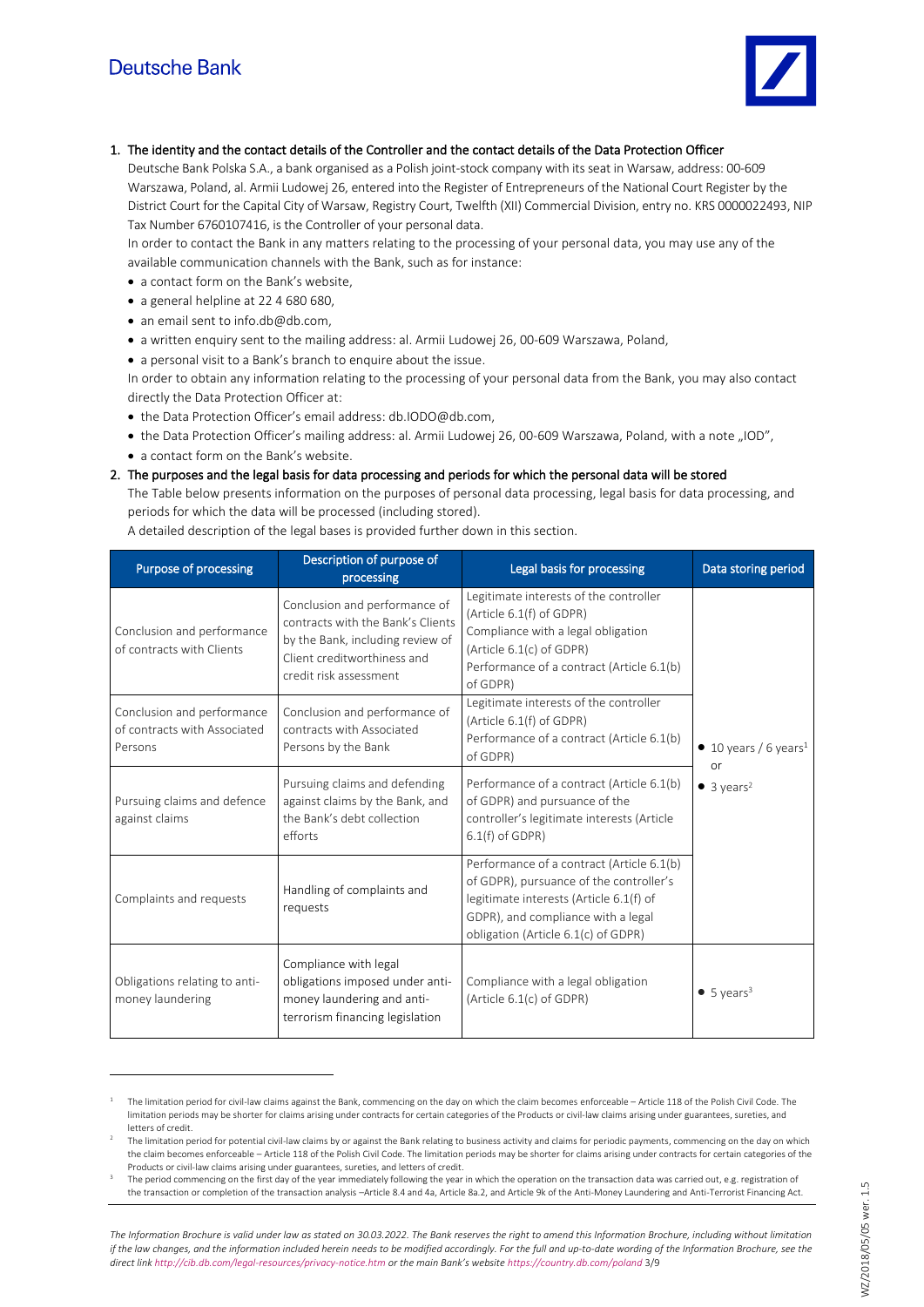

| Purpose of processing                                  | Description of purpose of<br>processing                                                                                                                                               | Legal basis for processing                                     | Data storing period                                                                            |
|--------------------------------------------------------|---------------------------------------------------------------------------------------------------------------------------------------------------------------------------------------|----------------------------------------------------------------|------------------------------------------------------------------------------------------------|
| Compliance with regulatory<br>provisions               | Ensuring compliance with<br>provisions regulating the Bank's<br>operations, including generation<br>of statistics and reports and<br>their submission to the relevant<br>institutions | Compliance with a legal obligation<br>(Article 6.1(c) of GDPR) | • 2 years <sup>4</sup><br>$\bullet$ 5 years <sup>5</sup> or<br>$\bullet$ 12 years <sup>6</sup> |
| Archiving documents for<br>accounting and tax purposes | Archiving data under generally<br>applicable laws                                                                                                                                     | Compliance with a legal obligation<br>(Article 6.1(c) of GDPR) | $\bullet$ 5 years <sup>7</sup>                                                                 |

The personal data storing periods and the numbering of specific articles in the legislation listed above may change as the applicable law changes.

Below is a detailed description of the legal bases for the processing carried out by the Bank:

#### a) Performance of a contract

The processing may be necessary to perform a contract with you or to take certain steps at your request prior to entering into a contract. This applies to the conclusion of contracts with the Associated Persons that are directly or indirectly related to the use of the Bank's Products by the Clients.

#### b) Legal provision

The processing is often necessary to meet the Bank's legal or regulatory obligations or is directly mandated under law. The most significant Polish regulations under which the Bank processes your personal data include without limitation:

- Banking Law (Articles 70, 74, 88k.7, 105, 105a, 106d, 112b);
- Anti-Money Laundering and Anti-Terrorist Financing Act (Articles 8 9k);
- Act on Trading in Financial Instruments (Article 83a.4a);
- Act on the Performance of the Agreement between the Government of the Republic of Poland and the Government of the United States of America to Improve International Tax Compliance and to Implement FATCA and Council Directive 2014/107/EU amending Directive 2011/16/EU as regards mandatory automatic exchange of information in the field of taxation (Articles 4 and 11-14);
- Tax Ordinance Act (Articles 32, 86, 88, 119zu);
- Act on Accounting (Articles 71-76);
- Act on the National Bank of Poland (Articles 23 and 23a);
- Act on the Bank Guarantee Fund, Deposit Guarantee Scheme, and Mandatory Restructuring (Articles 29, 41 46);
- Act on Payment Services (Article 10).

#### c) Voluntary consent

In some cases, the Bank obtains your prior voluntary consent to the processing of personal data. If the Bank processes your personal data based on consent, such consent may be withdrawn at any time just as easily as it was given. Withdrawal of a consent does not affect the lawfulness of processing made prior to such withdrawal. Your consent can be withdrawn in various ways – for more information, see Section 7. Giving any such consent is voluntary and does not affect the use of the Product in any way.

#### d) Legitimate interests

The processing may also be deemed necessary to pursue the Bank's legitimate interests, unless it unduly affects your interests or fundamental rights and freedoms. In the course of the processing of personal data on this basis, the Bank always seeks to balance its own legitimate interests and your privacy. In the case of processing on this legal basis, the Bank examines the risk to your rights and freedoms and the measures adopted to safeguard personal data. The legitimate interests pursued by the Bank by way of the processing of personal data are listed and described in detail in Section 3 of this Information Brochure.

<sup>4</sup> The period commencing on the day on which the calculation system test results are obtained pursuant to Article 29 of the Act on the Bank Guarantee Fund, Deposit Guarantee Scheme, and Mandatory Restructuring.

 $5$  The period commencing on the day of expiry of the obligation towards the Bank pursuant to Article 105a.3 and 5 of the Banking Law.

<sup>6</sup> The period commencing on the day of expiry of the obligation towards the Bank pursuant to Article 105a.4 and 5 of the Banking Law.

<sup>7</sup> The period commencing:

a) at the beginning of the year immediately following the financial year to which the data relates – Article 74 of the Act on Accounting; b) at the end of the calendar year in which the deadline for payment of the tax expired and ending with the expiry of the period of the tax obligation –Articles 32, 86, and 88 in conjunction with Article 70 of the Tax Ordinance Act;

c) on the first day of the year immediately following the year in which the Bank receives the data – Article 119zu.3 of the Tax Ordinance Act.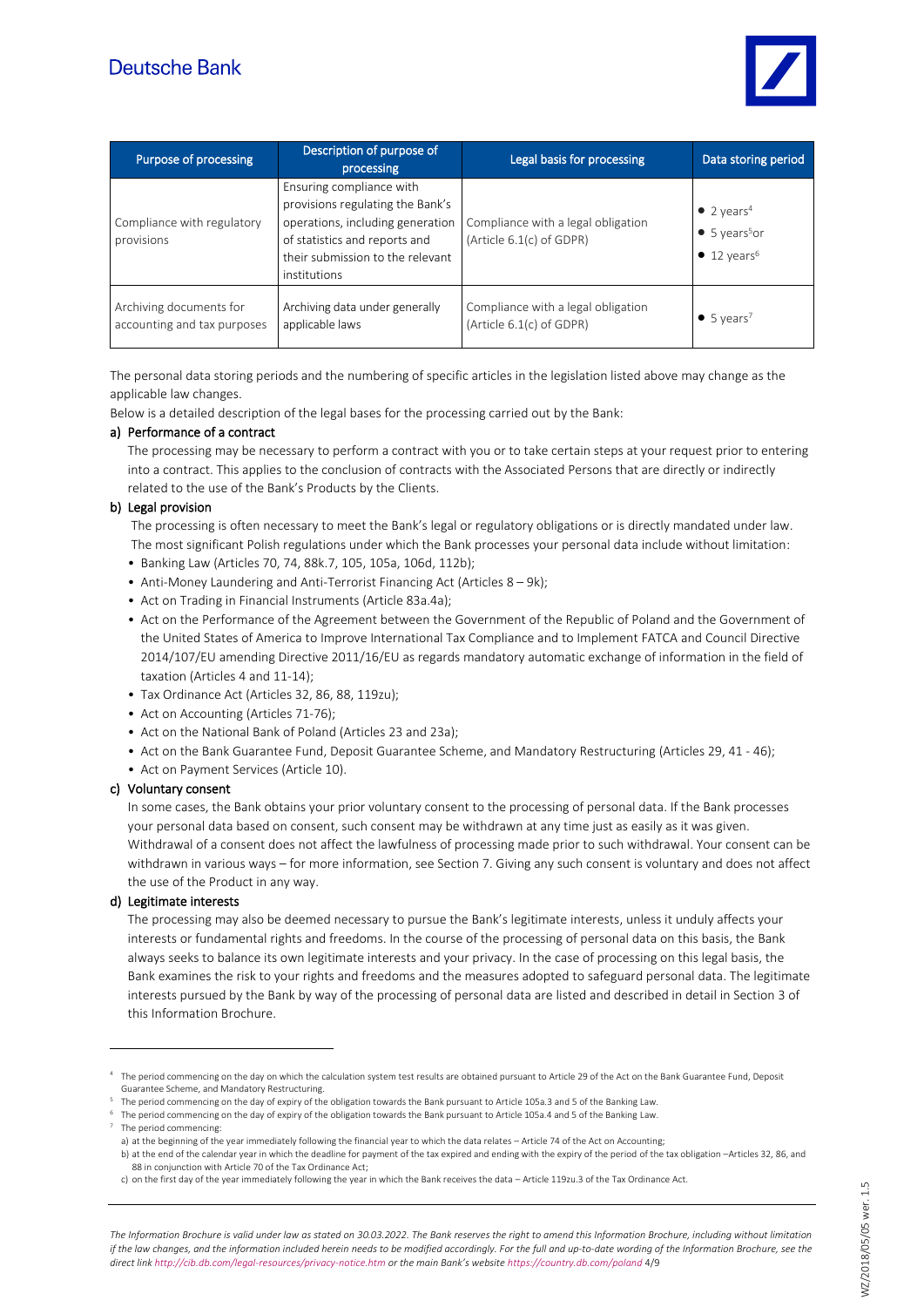

3. The legitimate interests pursued by the Bank or a third party with regard to the processing of personal data

One of the fundamental legal basis upon which the Bank processes your personal data is achieving the objectives stemming from the legitimate interests pursued by the Bank. The "legitimate interests" in the processing of personal data by the Bank include without limitation:

- performance of contracts by the Bank concluded by the Bank's Clients, including enabling the Bank to contact the Clients;
- review of Clients' creditworthiness and assessment of credit risk prior to the conclusion and during the term of the contract;
- handling complaints and requests;
- achieving an adequate level of risk management with regard to money laundering and financing terrorism, as required under the Anti-Money Laundering and Anti-Terrorist Financing Act;
- verifying the information regarding a crime or reasonable suspicion of a crime committed against the Bank or other institutions engaging in a similar business activity and their Clients, processed for the purpose of preventing crime;
- establishment or exercise of legal claims as part of the business activity by the Bank, as well as defence against such claims.

## 4. The categories and sources of personal data processed

## 4.1. Data collected directly from the Associated Persons

a) the scope of data collected from the Associated Persons depends on the nature of your relationship with the Bank and is determined by the content of the documentation signed personally by the Associated Person with the Bank, b) if the Bank (after the conclusion of an appropriate agreement with the Customer) provides the option of remote verification of the identity of Related Persons using the video verification method, the scope of Personal Data processed will include the data presented on the device screen during an on-line connection with the Related Person This means that in addition to the data appearing on the identity document within the meaning of generally applicable law (ID card, passport, residence card), the Bank will also process the image of the person.

## 4.2. Data collected from other sources

In addition to collecting data directly from you, the Bank may also collect personal data indirectly or directly from other entities, as well as publicly available sources. This applies to:

- a) in the case of all the Associated Persons whose relationship with the Bank stems from a contract concluded by the Client with the Bank (e.g. attorneys-in-fact, individuals establishing security for the Bank's claims, statutory representatives, members of management and supervisory bodies of legal persons or unincorporated organisational units, spouses, relatives of the Bank's Clients, etc.) – data collected from Clients or third parties (e.g. other banks) at the conclusion and in the course of performance of the contract with the Bank, related to that contract, including without limitation data permitting your unequivocal identification;
- b) in the case of all the Associated Persons who have or may have liabilities towards the Bank (e.g. individuals establishing security for the Bank's claims, etc.) – data collected from Clients or third parties (e.g. other banks) at the conclusion and in the course of performance of the contract with the Bank, related to that contract, and also from publicly available sources (e.g. information obtained in the course of pending enforcement, bankruptcy, and liquidation proceedings), including without limitation data permitting the Bank to exercise that liability;
- c) in the case of the Associated Persons who are the Client's contracting parties data collected from Clients or third parties (e.g. other banks) at the conclusion and in the course of performance of the contract with the Bank;
- d) in the case of all the Associated Persons whose data is disclosed in publicly available registers, such as Centralna Ewidencja i Informacja o Działalności Gospodarczej, Krajowy Rejestr Sądowy or Elektroniczne Księgi Wieczyste – data disclosed in those registers.

The Bank may collect personal data of some of the Associated Persons (in cases where they could be potentially responsible for the Client's liabilities) disclosed in registers maintained by such entities as Biuro Informacji Kredytowej S.A. or in other similar registers set up under Article 105.4 of the Banking Law – to the extent permitted under the Banking Law.

## 4.3. Handling complaints or requests

Should you file a complaint or submit a request to the Bank, you can provide the Bank with additional personal data, such as for example information on the preferred hours in which to contact you or a description of events providing the grounds for your complaint.

## 4.4. Recording telephone calls

The Bank records telephone calls with the Associated Persons in order to ensure day-to-day performance of the obligations associated with the use of the Bank's specific Product by the Clients and performance of contracts concluded directly with the Associated Persons, as well as in connection with the fulfilment of regulatory obligations imposed upon the Bank.

## 5. The basis for the requirement to provide personal data which the Bank collects directly from you

*The Information Brochure is valid under law as stated on 30.03.2022. The Bank reserves the right to amend this Information Brochure, including without limitation if the law changes, and the information included herein needs to be modified accordingly. For the full and up-to-date wording of the Information Brochure, see the direct lin[k http://cib.db.com/legal-resources/privacy-notice.htm](http://cib.db.com/legal-resources/privacy-notice.htm) or the main Bank's website <https://country.db.com/poland>* 5/9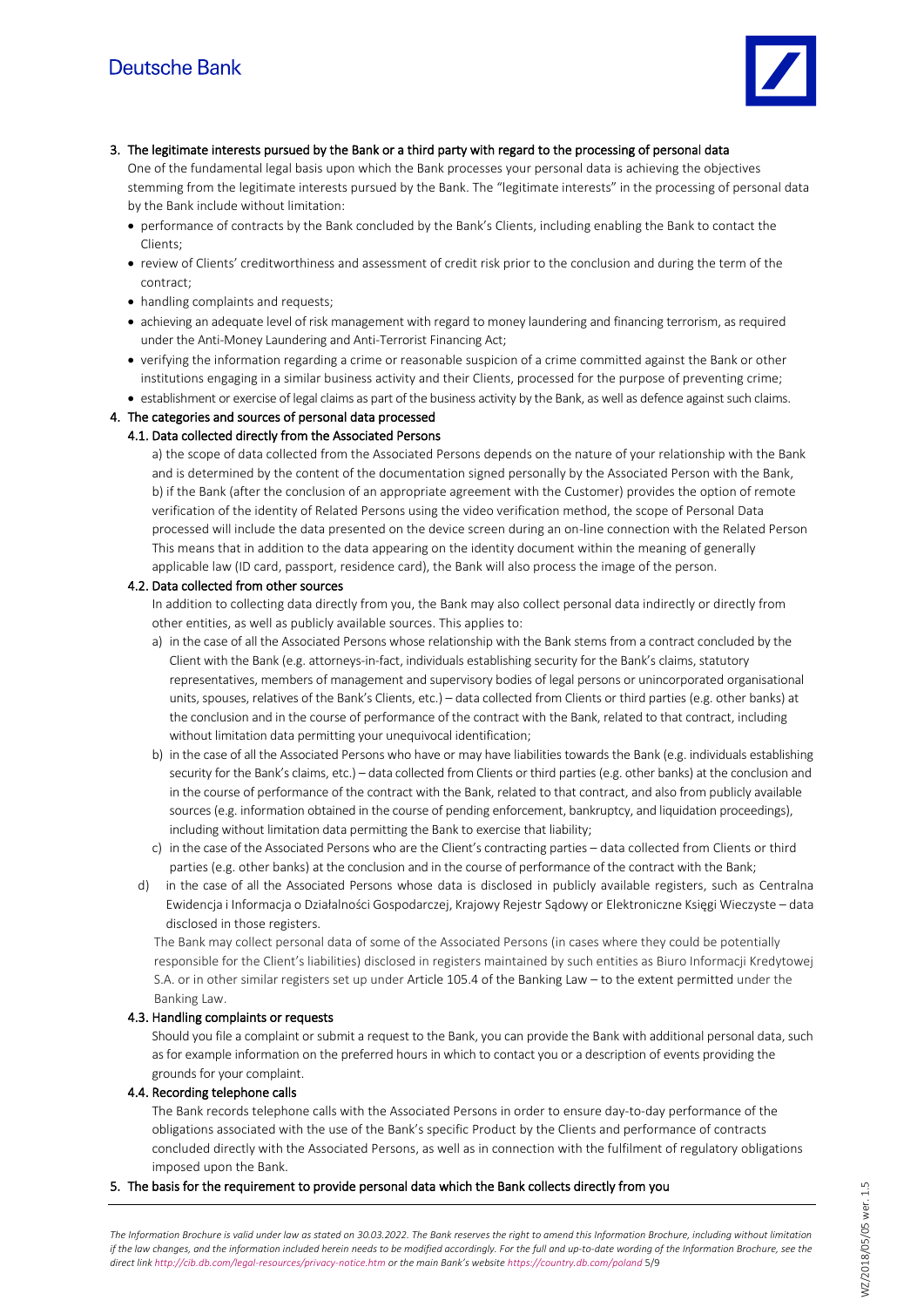# Deutsche Bank



In the case of all the Associated Persons whose relationship with the Bank stems from a contract concluded by the Client with the Bank and who are providing their data directly to the Bank, the Bank requires the provision of personal data that is necessary to confirm your identity, perform the Bank's contractual obligations towards the Client, or perform your obligations towards the Bank.

In the case of all the Associated Persons who conclude a contract with the Bank and are providing their data directly to the Bank, the Bank requires the provision of personal data that is necessary for the Bank to confirm your identity or to perform the contract concluded with you.

The provision of the personal data referred to under subsection 4.1 above by the Associated Persons stems from the requirements imposed upon the Bank under generally applicable laws and is a condition necessary for the use of the Bank's Products by the Client or, if applicable, conclusion of a contract with the Associated Person by the Bank. While the provision of such data is in each case voluntary, refusal to do so results in an inability to use the Bank's Products by the Client, or an inability to conclude and perform contracts with you by the Bank.

Should a need arise to collect any other data from you than what is necessary to comply with the Bank's legal or regulatory obligations or to perform the obligations arsing under a contract entered into by the Client or an Associated Person (or necessary to conclude such a contract), the Bank shall inform that the provision of such information is obligatory and what the consequences of the Bank's inability to collect such information are.

## 6. The recipients or categories of recipients of personal data

#### 6.1. Transfer of personal data to recipients within the Deutsche Bank Group

The personal data processed for the purposes of offering the Products by the Bank may be transferred to other members of the Bank's group ("Deutsche Bank Group").

The Bank transfers your personal data to the Deutsche Bank Group to the extent it is authorised or required to do so under law, including without limitation under the anti-money laundering and anti-terrorism financing legislation and to comply with consolidated supervision requirements and supervisory requirements of the Bank's dominant entity, Deutsche Bank AG.

#### 6.2. Transfer of personal data to recipients outside the Deutsche Bank Group

Your personal data may be transferred to third parties from outside the Deutsche Bank Group to fulfil the purposes listed above to the extent in which such data is necessary to perform the tasks outsourced by the Bank, if required by law or if the Bank has other legal bases to do so (e.g. a consent to transfer data constituting banking secrets to a third party). The following may be deemed recipients of personal data:

#### 6.2.1. Processors acting at the request of the Bank

As part of its banking business, the Bank relies on the services of processors to which it outsources the processing of personal data of Clients and Associated Persons. Examples of such processors include:

- providers of IT systems, as well as hosting or IT support service providers;
- third-party consultants and advisors;
- providers of archiving services, including banking documentation archiving;
- providers of the services consisting of generating the Bank's statements and other correspondence to Clients<sup></sup>
- brokerage houses to the extent in which they provide services to the Bank without simultaneously determining the purposes and means of the processing of personal data of the Bank's Clients.

The abovementioned entities do not independently determine the means of processing your personal data. Their processing of your personal data is carried out only to the extent in which it is necessary for them to provide solutions that enable the Bank to offer the Products. The Bank controls the operations of such entities, including without limitation by way of applicable contractual provisions safeguarding your privacy. A list of the entities to which the Bank has outsourced its activity is available in the Bank's branches and on the Bank's website at <https://country.db.com/poland>

#### 6.2.2. Third-party entities independent of the Bank

The Bank transfers personal data of the Associated Persons to various third-party entities independent of the Bank, including:

a) in the case of all the Associated Persons whose relationship with the Bank stems from a contract concluded by the Client with the Bank (e.g. attorneys-in-fact, statutory representatives, members of management and supervisory bodies of legal persons or unincorporated organisational units, individuals establishing security, spouses, and relatives of the Bank's Clients, etc.) – transfer of data to those Clients or the applicable Associated Persons, as well as third-party recipients of such data in connection with such a contract; the recipients vary depending on the Product category:

(i) for the category of Products associated with maintaining an account and transactions on the account, these comprise: payment organisations, entities handling payments, other banks and credit institutions, Biuro

*The Information Brochure is valid under law as stated on 30.03.2022. The Bank reserves the right to amend this Information Brochure, including without limitation if the law changes, and the information included herein needs to be modified accordingly. For the full and up-to-date wording of the Information Brochure, see the direct lin[k http://cib.db.com/legal-resources/privacy-notice.htm](http://cib.db.com/legal-resources/privacy-notice.htm) or the main Bank's website <https://country.db.com/poland>* 6/9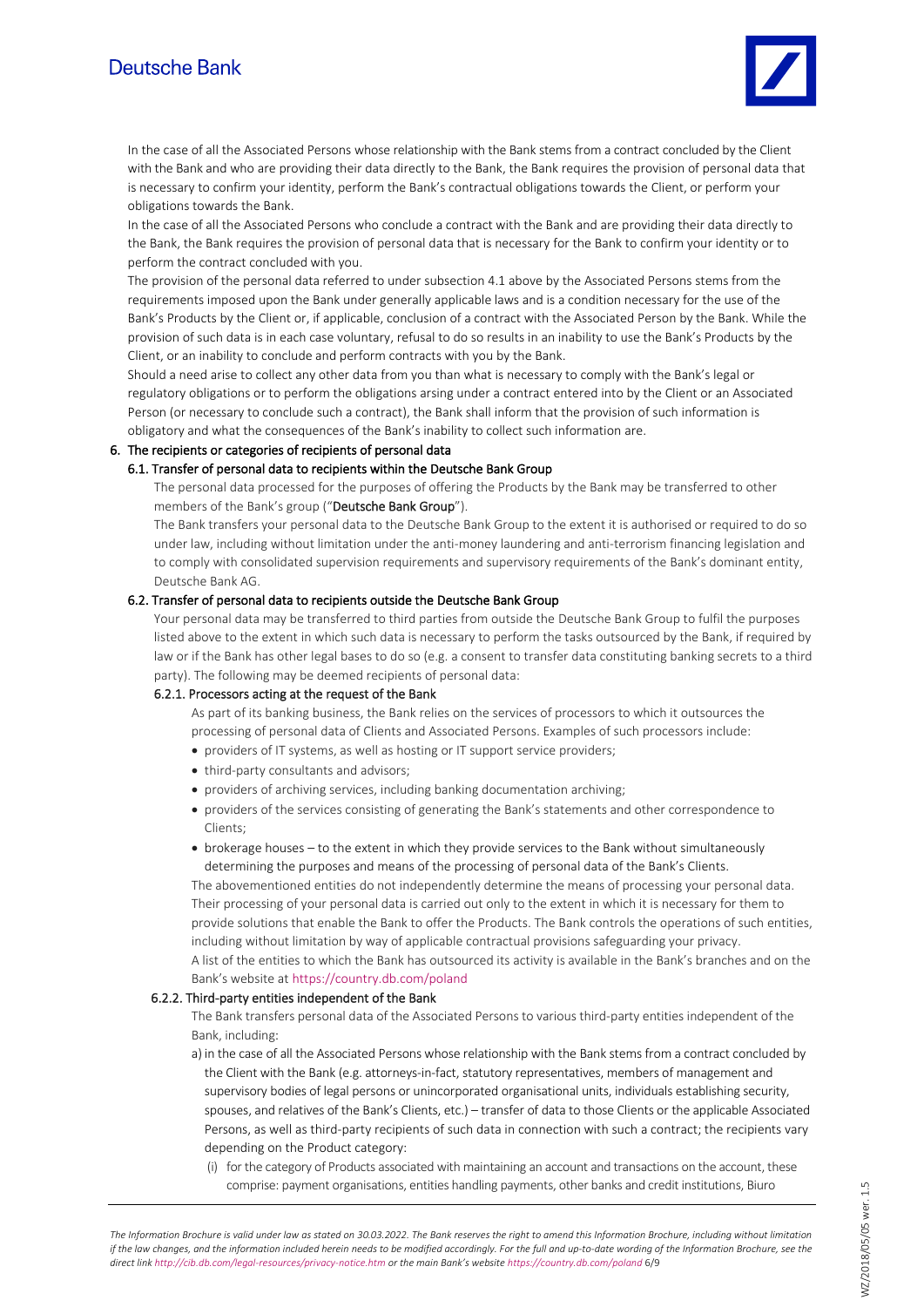

Informacji Kredytowej S.A., as well as other entities set up under the provisions of Article 105.4 of the Banking Law;

- (ii) for the category of credit and financing Products, these comprise: payment organisations, entities handling payments, other banks and credit institutions, Biuro Informacji Kredytowej S.A., as well as other entities set up under the provisions of Article 105.4 of the Banking Law;
- (iii) for the category of investment Products, including brokerage services, these comprise brokerage houses, transfer agents and KDPW CCP S.A.;
- (iv) entities listed under Article 105.1 of the Banking Law;
- b)in the case of Clients' contracting parties transfer of data to Clients;

The abovementioned entities are independent data controllers.

The Bank is required under law to make your personal data available to the entities set up under Article 105.4 of the Banking Law. This includes e.g. Biuro Informacji Kredytowej S.A. Such entities act as independent data controllers. In order to find out more about how Biuro Informacji Kredytowej S.A. processes your personal data, see the Privacy Notice of Biuro Informacji Kredytowej S.A. provided in Section 8.

The transfer of data to third-party entities independent of the Bank may also be necessary for the Client to conclude a contract with the Bank.

The Bank may also make personal data available at the Client's express request. This applies e.g. to the transfer of the Client's account from the Bank to another bank or to the entities referred to in Article 104.3 of the Banking Law (entities that have been authorised by the Client to receive the Client's information constituting a banking secret).

The transfer of data to funds, transfer agents, brokerage houses is necessary for the Bank to offer adequate Products that are being serviced by the Bank in collaboration with those entities.

#### 7. The rights vested in the Associate Persons and how to exercise them

## 7.1. Rights vested

Pursuant to Article 15 of GDPR, each data subject has a right to access their personal data processed by the Bank. Should you consider any of your data inaccurate or incomplete, under Article 16 of GDPR you are entitled to request that your data be rectified or completed. Under such circumstances, you should submit a request for data rectification under the procedure set forth under subsection 7.2 below. The Bank shall rectify forthwith any such information. You also have a right to:

- a) request erasure of your personal data in the cases laid down under Article 17 of GDPR;
- b) request restriction of processing of your personal data in the cases laid down under Article 18 of GDPR;
- c) withdraw your consent if the Bank has obtained personal data processing consent (providing that the withdrawal will not affect the lawfulness of processing undertaken prior to such withdrawal) pursuant to Article 7 of GDPR;
- d) object on the grounds relating to your particular situation to processing of your personal data (including profiling) if the processing is necessary to pursue public interests or legitimate interests of the Bank pursuant to Article 21 of GDPR;
- e) data portability under Article 20 of GDPR. This is a right to receive personal data that has been provided to the Bank in a structured, commonly used and machine-readable format and the right to request that the data be transmitted to another controller without hindrance from the Bank and subject to its own confidentiality obligations.

While the Bank shall comply with any requests, withdrawals, or objections in accordance with the applicable data protection regulations, it must be borne in mind that those rights are not absolute: they may not always be applicable and under certain circumstances there may be exemptions from their application.

In response to a request, the Bank may ask for additional information to confirm your identity or to help the Bank understand the situation better. If your request is denied, the Bank shall justify its decision.

#### 7.2. Exercise of rights vested

In order to exercise the rights vested in you or obtain detailed information on the processing of your personal data, please contact the Bank or the Data Protection Officer. The contact details of the Bank and the Data Protection Officer are provided in Section 1 of this Information Brochure.

If you are not satisfied with the response of the Bank, you can also lodge a complaint with a competent personal data protection authority, which in Poland is Prezes Urzędu Ochrony Danych Osobowych (the President of the Personal Data Protection Office).

In order to ensure that your personal data is up to date and accurate, you can be periodically asked to check and confirm your data held by the Bank or notify the Bank of any changes to your personal data (such as e.g. change of address or phone number). The Bank encourages you to regularly check if your personal data being processed is accurate, up to date, and complete.

*The Information Brochure is valid under law as stated on 30.03.2022. The Bank reserves the right to amend this Information Brochure, including without limitation if the law changes, and the information included herein needs to be modified accordingly. For the full and up-to-date wording of the Information Brochure, see the direct lin[k http://cib.db.com/legal-resources/privacy-notice.htm](http://cib.db.com/legal-resources/privacy-notice.htm) or the main Bank's website <https://country.db.com/poland>* 7/9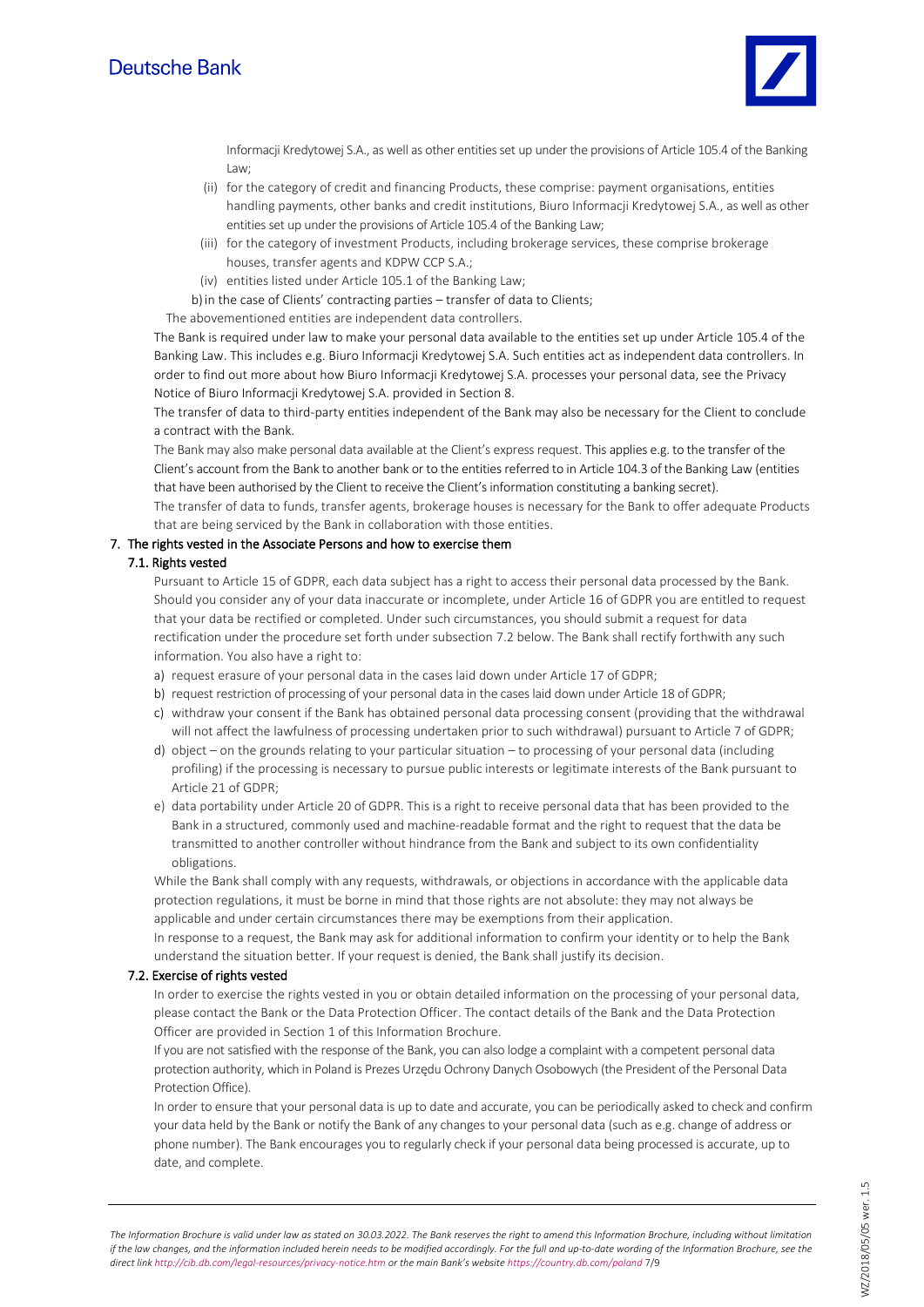

## 8. BIK – Privacy Notice

In the cases where it is allowed under law, for some categories of personal data of the Associated Persons, the Bank may transfer personal data, pursuant to the provisions of Article 105.1(1c) and Article 105.4 of the Banking Law of 29 August 1997 ("Banking Law"), to Biuro Informacji Kredytowej S.A., a Polish joint-stock company with its seat in Warsaw, ul. Jacka Kaczmarskiego 77a, 02-679 Warszawa, Poland, ("BIK"). Consequently, BIK - in addition to the Bank - becomes a controller of your personal data. Below you will find the basic information on the processing of your personal data by BIK.

| Data controller                                          | Biuro Informacji Kredytowej S.A., a Polish joint-stock company with its seat in Warsaw, ul. Jacka<br>Kaczmarskiego 77a, 02-679 Warszawa, Poland, (BIK), is the controller of your personal data                                                                                                                                                                                                                                                                                                                                                                                                                                                                                                                                                                                                                                                                                                                                                                                                                                                                                                                                                                                                                                                                                              |
|----------------------------------------------------------|----------------------------------------------------------------------------------------------------------------------------------------------------------------------------------------------------------------------------------------------------------------------------------------------------------------------------------------------------------------------------------------------------------------------------------------------------------------------------------------------------------------------------------------------------------------------------------------------------------------------------------------------------------------------------------------------------------------------------------------------------------------------------------------------------------------------------------------------------------------------------------------------------------------------------------------------------------------------------------------------------------------------------------------------------------------------------------------------------------------------------------------------------------------------------------------------------------------------------------------------------------------------------------------------|
| Contact details                                          | BIK can be contacted by email at <b>kontakt@bik.pl</b> or in writing (Centrum Obsługi Klienta BIK S.A., 02-<br>676 Warszawa, ul. Postępu 17A). BIK has appointed a data protection officer who can be contacted<br>by email at iod@bik.pl or in writing (Inspektor Ochrony Danych, Centrum Obsługi Klienta BIK S.A.,<br>02-676 Warszawa, ul. Postępu 17A). The Data Protection Officer can be contacted in all matters<br>involving personal data processing and the exercise of rights associated with personal data<br>processing.                                                                                                                                                                                                                                                                                                                                                                                                                                                                                                                                                                                                                                                                                                                                                         |
| Purposes of processing and<br>legal basis for processing | The purposes of processing your personal data by BIK are as follows:<br>• carrying out banking operations, including without limitation review of creditworthiness and<br>credit risk assessment, including the use of profiling - provisions of the Banking Law provide the<br>legal basis for processing;<br>• statistical and analytical purposes that do not result in obtaining personal data and the result is<br>not used as the basis for decisions concerning natural persons - legitimate interests of the data<br>controller arising under the Banking Law provide the legal basis for processing;<br>• application of internal methods and other methods and models referred to under Article 105a.4 of the<br>Banking Law - a provision of the Banking Law provides the legal basis for processing;<br>• processing of your potential complaints and claims - legitimate interests of the data controller,<br>consisting of the investigation of the grounds for the complaint and defence against potential<br>claims, provide the legal basis for processing.                                                                                                                                                                                                                 |
| Categories of data<br>processed                          | BIK processes your personal data to the extent of:<br>• personal identification data: PESEL Personal Number/NIP Tax Number, forename, surname, ID<br>document details, family name, mother's maiden name, father's forename, mother's forename,<br>date of birth, place of birth, nationality;<br>• address and phone details;<br>· sociodemographic data: information on employment or business engaged in as a sole trader,<br>education, income and expenses, marital status, number of people in the household, marital<br>property status;<br>• data on the obligation: source of obligation, amount and currency, account number and balance,<br>obligation inception date, obligation repayment conditions, purpose of financing, legal security<br>and object of security, obligation servicing history, amount of debt under obligation on the<br>obligation expiry date, obligation expiry date, reasons for default or delay referred to under<br>Article 105a.3 of the Banking law, reasons for expiry of the obligation, consumer bankruptcy<br>information, credit decision, and data on credit applications.                                                                                                                                                                  |
| Source of data                                           | BIK receives your personal data from the Bank.<br>The information on consumer bankruptcy processed by BIK may originate from the Bank and the<br>Monitor Sądowy i Gospodarczy                                                                                                                                                                                                                                                                                                                                                                                                                                                                                                                                                                                                                                                                                                                                                                                                                                                                                                                                                                                                                                                                                                                |
| Period for which personal<br>data will be stored         | Your personal data will be processed by BIK:<br>• for the purposes of carrying out banking operations, including without limitation review of<br>creditworthiness and credit risk assessment - for the term of your obligation and upon its expiry<br>only if you consent or the conditions laid down under Article 105a.3 of the Banking Law are met,<br>but in no event longer than for 5 years upon expiry of the obligation, and as regards data arising<br>from an enquiry submitted to BIK - no longer than for 5 years from its submission, providing that<br>the data will be made available for a period of up to 12 months after it is submitted;<br>• for the purposes of applying internal methods and other methods and models referred to under<br>Article 105a.4 of the Banking Law - for the term of the obligation and for 12 years after its expiry;<br>• for statistical and analytical purposes – for the term of the obligation and for 12 years after its<br>expiry and as regards data arising from an enquiry submitted to BIK - for a period of up to 10<br>years from its submission;<br>• for the purposes of processing your complaints and claims - until expiry of the limitation period<br>for your potential claims arising under the contract or otherwise. |